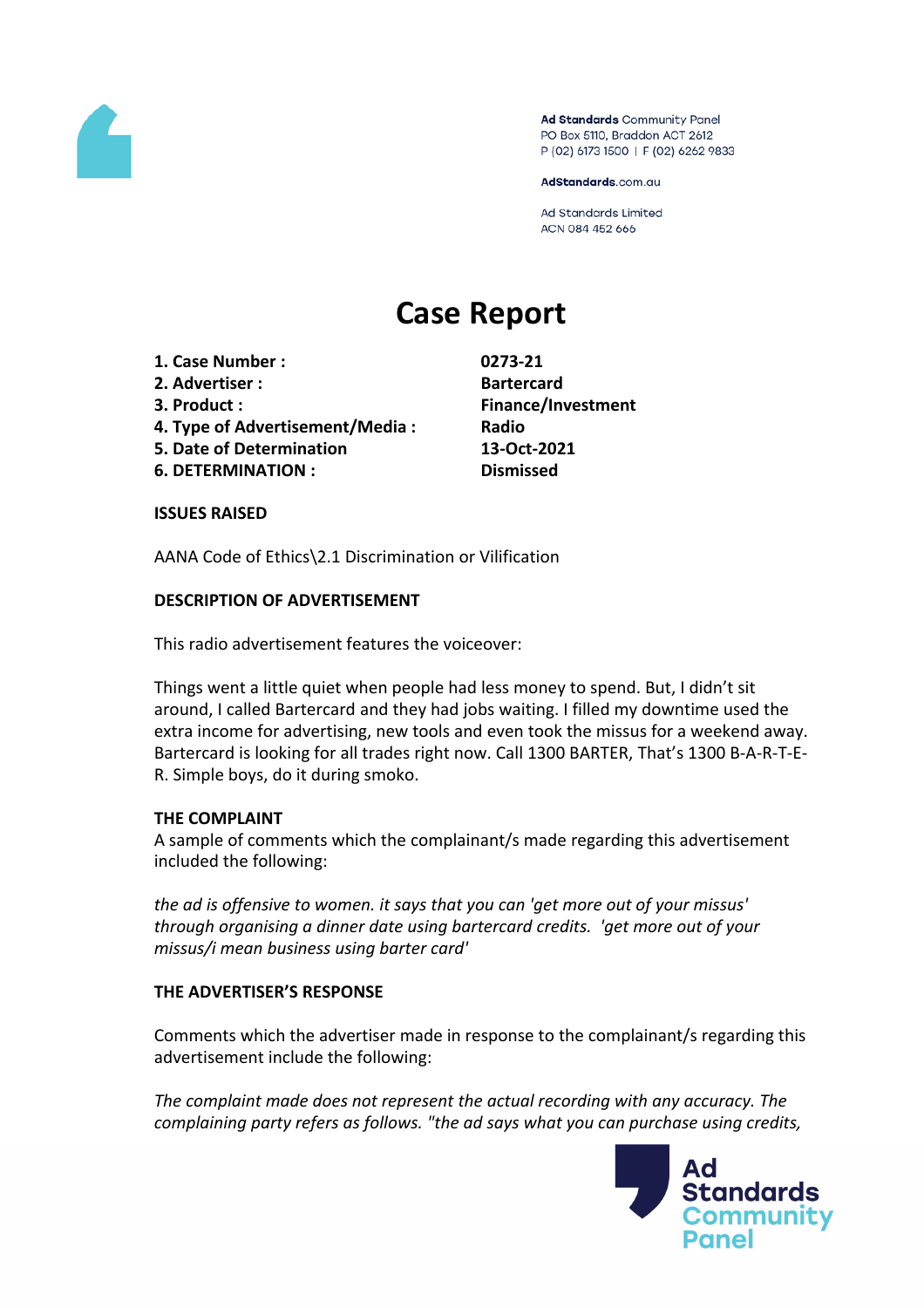

*such as a dinner, limousine- a night out with the missus". This is in no way an accurate description of the Radio ad. The Ad is just 1 ad in a series targeting different industries. This particular ad clearly states that Bartercard generated additional sales which the "Tradie" then used to pay for advertising, new tools and "took the missus away for a weekend". The word "missus" is not a derogatory word, is used commonly in the media and the Ad references a business who generated additional income which was able to be used to pay for extra things that might not normally be afforded.*

*The content of the ad clearly shows it is a targeted Ad to a specific industry being the building and trades industry. The ad is also specific in nature where additional jobs/ revenue are gained which in turn allows the "Tradie" to purchase things they might not normally afford including a weekend away with their wife. There is in no way, any offence to woman NOR any inference to the fact that this is way to gain any "favours" or the like from woman. Frankly, we do not see any grounds whatsoever that this complaint has actual factual reference to the actual complaint.*

#### **THE DETERMINATION**

The Ad Standards Community Panel (Panel) considered whether the advertisement breaches Section 2 of the AANA Code of Ethics (the Code).

The Panel noted the complainant's concern that the advertisement says you can get more out of your missus by using the service.

The Panel viewed the advertisement and noted the advertiser's response.

**Section 2.1: Advertising shall not portray people or depict material in a way which discriminates against or vilifies a person or section of the community on account of race, ethnicity, nationality, gender, age, sexual preference, religion, disability, mental illness or political belief.**

The Panel noted the AANA Practice Note which provides guidance on the meaning of: Discrimination - unfair or less favourable treatment Vilification - humiliates, intimidates, incites hatred, contempt or ridicule Gender - male, female or trans-gender characteristics.

### **Does the advertisement portray material in a way which discriminates against or vilifies a person on account of gender?**

The Panel noted that the phrase referenced by the complainant is not actually used in the advertisement. The Panel noted that the phrase used in the advertisement is, "took the missus for a weekend away."

The Panel noted that it had previously considered the use of the word 'missus' in case 0107-21, in which: